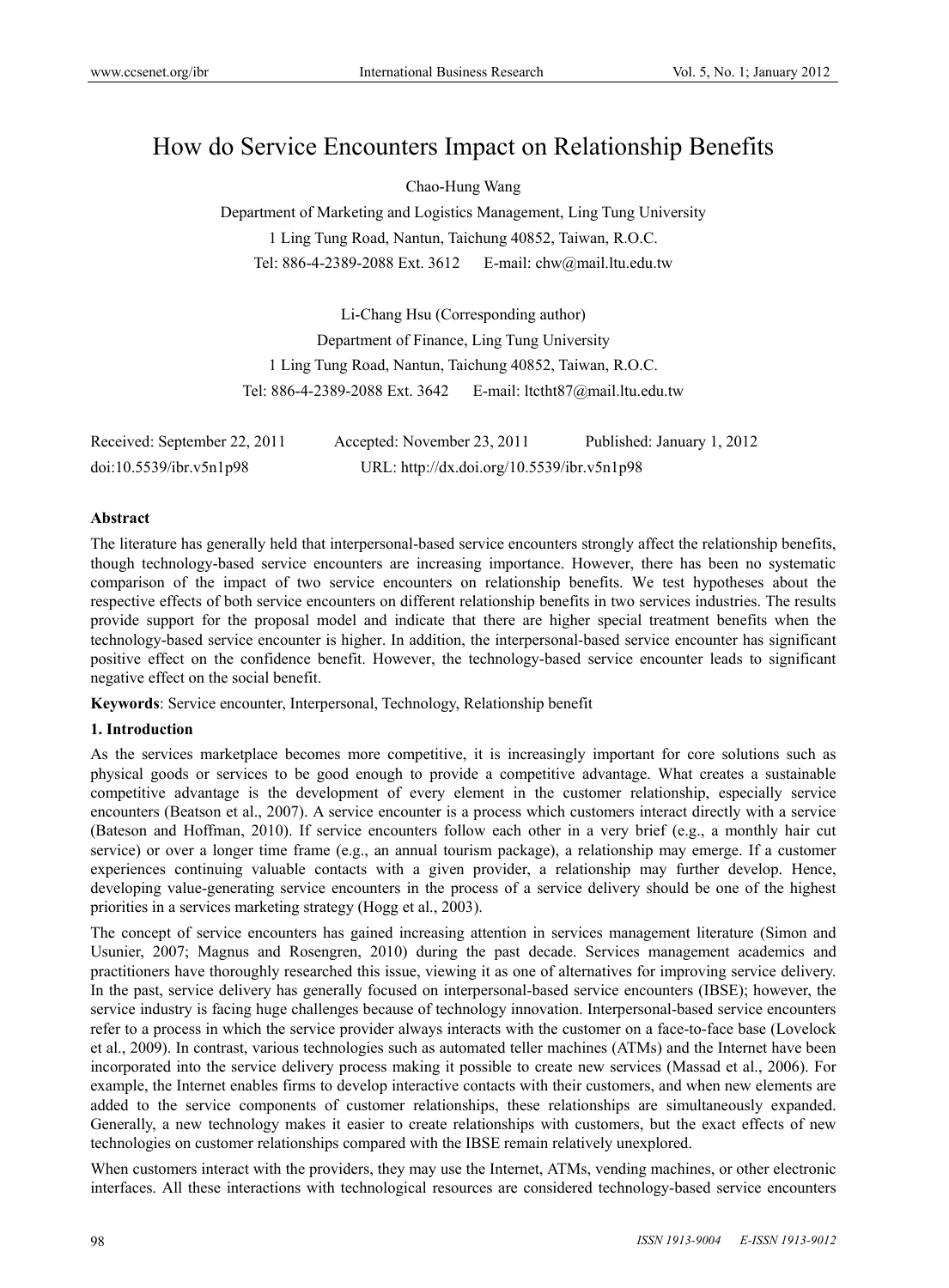(TBSE), refers to any facility that enables customers to produce services for themselves without assistance from firm employees (Meuter et al., 2005). The development of technology and increased use of the Internet offers new opportunities for service providers to develop their service offerings, such as paying bills from a home computer, using ATMs to withdraw money, or purchasing a travel package through the Internet (Bitner et al., 2000). The use of technology gives customers the advantages of easily and quickly completing the service process.

From the viewpoint of the service sectors, both IBSE and TBSE have the same purposes that would deliver good service processes to customers, create customer loyalty, and establish long term relationships (Fang and Hsu, 2005; Lin, 2007). From the customer viewpoint, whether or not the customer is willing to maintain a relationship with the service provider is subject to the benefits which are generated from the dyadic interaction; namely relationship benefits (Hennig-Thurau et al., 2002). Relationship benefits refer to a customer's feeling trust, or social and special treatment bonds that have been established between the parties (Grönroos, 2007). While relationship benefit is often included as an outcome variable in customer relationship management, the comparison between the two kinds of service encounter and the various relationship benefits received relatively little research attention. We attempt to compare the respective effects of IBSE and TBSE on the relationship benefits because comparing the effect of different service encounters increases the understanding of relationship benefits. The differentiation of the service encounters and their impacts on relationship benefits should be a significant issue for services management academics and practitioners.

## **2. Theoretical Background and Hypotheses**

This study has segmented service encounters into two levels of interaction, representing the extent of interaction with service personnel and with technological elements. Figure 1 depicts the causal relationships between service encounters and relationship benefits from these encounters. More specifically, the Figure 1.shows the separate effect of two service encounters (i.e., IBSE and TBSE) on the three different concepts of relationship benefits (i.e., special treatment benefit, confidence benefit, and social benefit), as discussed in the following sections.

#### Insert Figure 1 Here

Customers evaluate the benefits which have occurred in the core service offerings and the dyad relationship, and then decide to whether establish and maintain the relationships with the provider (Beatty et al., 1996). Gwinner et al. (1998) distinguished between three types of relationship benefits: special treatment benefit, confidence benefit, and social benefit. The differences between these benefits reflect the relationships that bind the customer to the provider. Customers are actively involved with the service provider and its personnel during service delivery (Singh and Tor, 2008). All people-processing services have high levels of contact such as medical services, management consulting, or car repairing. IBSE is concerned with personal interaction and dual communication of participants toward the transaction which they are involved in (Suprenant and Solomon, 1987; Keillor et al., 2004). The basic value of IBSE is perceived in various ways, depending on how friendly and kindly the interactions are perceived, and how well customers understand their provider's role in the service delivery (Noone et al., 2009).

When the service provider succeeds in providing special treatment benefit (e.g., customized service) to its customer based on a high level of face-to-face interaction, each customer is treated as a specialized segment (Dolen et al., 2004). Special treatment benefit is defined in terms of saving time, discount price, or special rewards (Bettencourt and Gwinner, 1996). A customer may have encounters with different IBSEs (e.g., customer-contact personnel, the ordering department, and the billing department). The customer's positively evaluation of the experiences with the different IBSEs, along with the repeated discrete transactions, will create an overall customer perception of satisfaction with IBSE, and then will feel the special treatment benefit (Riley, 2007).

Dolen et al. (2004) also posited that salespersons supply customerization service according to limited cues from customers (e.g., tone, attitude, clothing, and age). Hotels, for example, capture their customers' preferences by satisfying their customers' special demands. When those customers arrive at the hotel, they experience friendly contact during check-in and find that their individual needs have already been anticipated, from offering priority reservations to preferred drinks in the room refrigerator. Thus, when the service provider has a stable customer base with satisfied customers who through positive word-of-mouth referrals of good IBSE may bring in new customers, in principle nothing else than traditional marketing activity is needed. Because of a customer-focused IBSE and consequently a successful interpersonal interactive process, the customers satisfied enough to generate the special treatment benefit (Cowley et al., 2005; Sujan et al., 1998). Hence:

H1: IBSE will be positively related to the customer's special treatment benefit.

Confidence benefit is generally referred to as a type of trust and a perceived low level of risk in long term relationships (Morgan and Hunt, 1994; Heffernan, 2004). Trust is created through dialogue, conversation, gestures,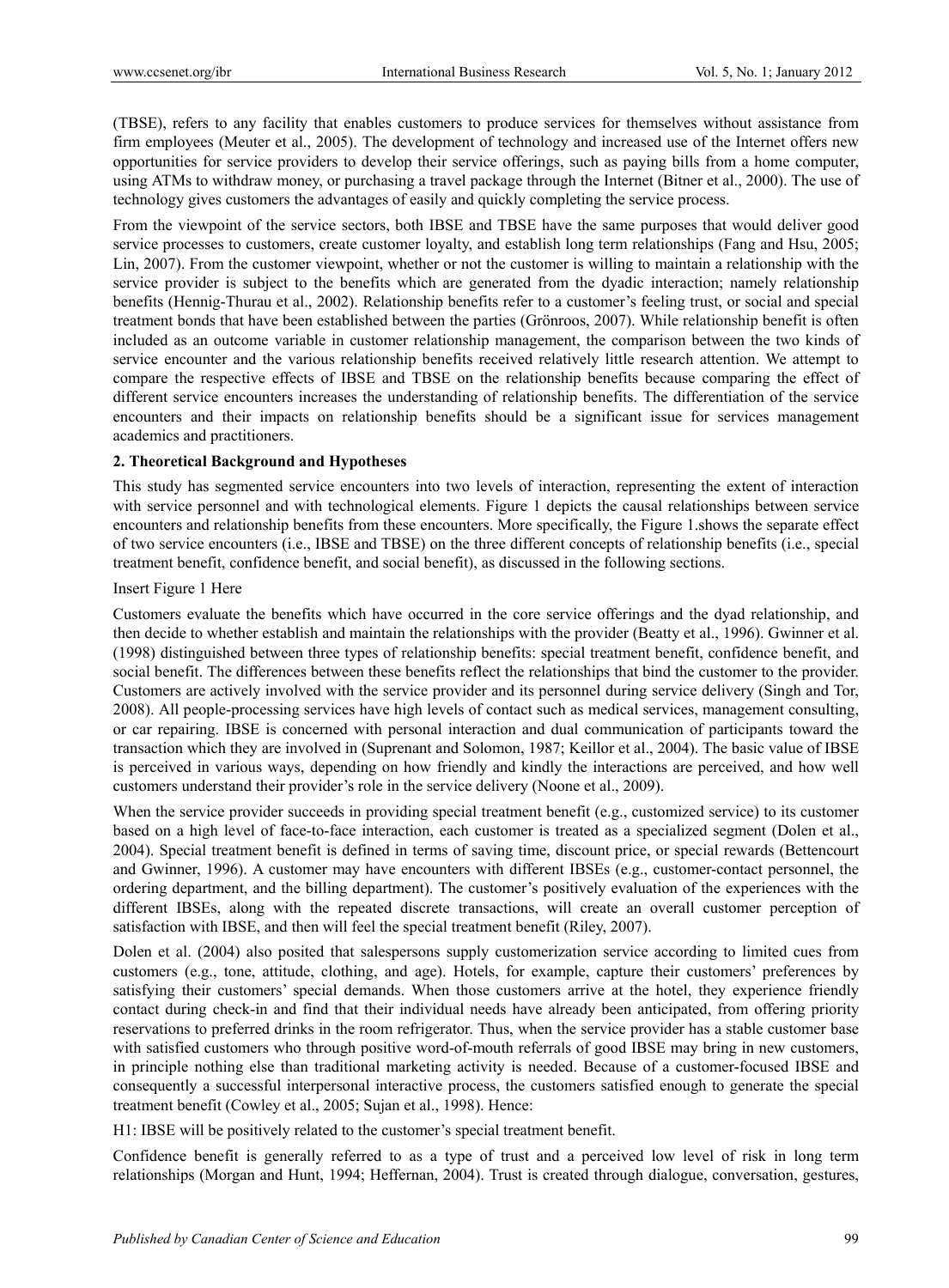and other interpersonal communication (Bruhn, 2003). As Homans (1950) argued, trust is produced through a gradual process of interpersonal interaction. In IBSE, a customer can directly communicate with the service providers, and so the dyad is more likely to communicate the mutual intention (Patterson and Smith, 2001). There are a number of IBSE between the service provider and the customer, including various series of moments of truth. The accessibility of a restaurant or a business consultant, the appearance and behavior of waiting staff, bank staff, travel agency representatives, and how these service employees perform their task, what they say and how they do it also influence the customer's confidence (Wang et al., 2009).

In the context of service delivery, customers must rely on providers to give credence to the contact since their information largely depends on the provider's honesty. A customer, thus, can perceive the level of trust in a service encounter, reduce uncertainty, and lower anxiety. In addition to the trust in dyadic interactions, warm feelings are often cited as one of reasons for choosing a provider in service delivery (Bendapudi and Berry, 1997). Relationship management activities by providers are often geared towards achieving the customer's confidence by information-sharing on dyadic exchanges and the cooperative attitude of interpersonal interaction (Sweeney and Webb, 2002). For instance, in the banking industry an honest information exchange (e.g., customers' credit evaluation) will encourage bank managers to work more closely with their customers. Thus, we posit that the better IBSE will inspire customer confidence benefit.

H2: IBSE will be positively related to the customer's perceived confidence benefit.

The concept of social benefit is frequently associated with friendship, affinity, and belongness (Goodwin, 1997; Price and Arnould, 1999). It is typically based on personal relationships between providers and customers (Suprenant and Solomon, 1987). As the IBSE is central to the customer's satisfaction perception, we would expect a positive relationship between IBSE and social benefit. For example, hairdressing is highly interpersonal service encounter. When a customer goes for a haircut, the hairdresser addresses customer by name or asks why he hasn't been in for a long time. A provider that has maintained mutual interpersonal relationships with a level friendship has a better change of creating the social benefit (Gremler and Gwinner, 2000). In other words, the interpersonal relationships that exist between customer and employee foster the development of affinity between the parties (Raajpoot, 2004).

Indeed, interpersonal interaction between customers and employees leads customers to have higher levels of belongness to the service providers (Reynolds and Beatty, 1999). The interaction between customers and employees is central to the interpersonal contact in many services, and social benefits are desired by the customer. Gremler and Gwinner (2000) indicate that customer-employee rapport is significantly related to social benefit. A positive relationship between commercial friendships is a key element of social benefit. Thus, we propose that a personal interaction between a customer and a service employee fosters a social relationship. Consequently, it is posited that:

H3: IBSE will be positively related to the customer's perceived social benefit.

A serviced encounter consists of a service outcome (i.e., what the customer receives during the exchange) and the process of service delivery (i.e., the way the outcome delivered to the customer) (Jayawardhena et al., 2007). Customer satisfaction with TBSE, by visiting its website, navigating through it, searching for product and service information, is therefore a combination of the customer's satisfaction with the service outcome and with the process of service delivery (Namasivayam and Hinkin, 2003). More specifically, technology developments enable providers to create new services more easily and customers to experience service processes more clearly (Bitner et al., 2000). Meuter et al. (2000) discussed the causes of satisfaction/dissatisfaction with self-service technology, finding that the major satisfaction factor is that the process is completed more quickly and easily than with traditional alternatives.

Customers can perceive the high autonomy and special rewards while they use a technological interface to complete the exchange (Bauer et al., 2006). Patricio et al. (2003) posited that in the banking industry a highly competitive marketplace has forced banks to add more services through new technological interfaces in order to increase customer's benefits. Many customers can appreciate special treatment from TBSE such as benefiting from time and cost savings, flexibility, convenience of location, greater control over service delivery, and a higher perceived level of customization. Another stream of research has explored online shopping (Janda et al., 2002). If customers are satisfied with price savings, time saving, and personalization of merchandise selection through TBSE, then we can expect that they will continue to use these technical facilities. We posit that the importance of the higher degree of the technology interaction is significant in customers' evaluating special treatment benefit. Hence:

H4: TBSE will be positively related to the customer's perceived special treatment benefit.

New technological solutions make it possible to compile, store, disseminate, and retrieve data in ways that make it safer and more easily available to larger numbers of customers than ever before (Walker et al. 2002). When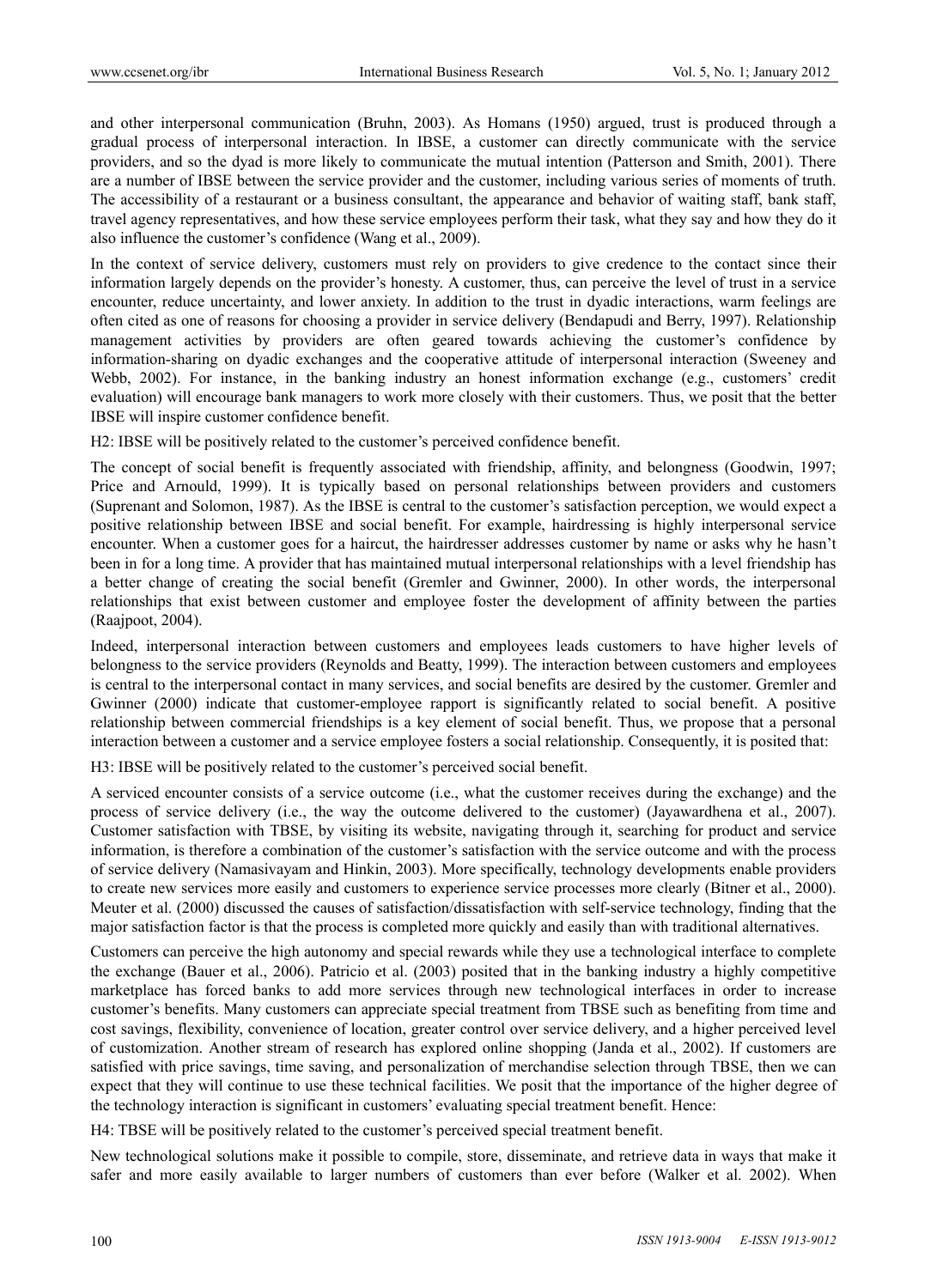providers can deliver safe and low-risk information to their customers, the confidence benefits occur in a dyadic relationship (Kang and Kim, 2006; Mcknight et al., 2002). Customers also appreciate TBSE when it is more effective than being served by a service employee, enabling customers to get detailed information and complete transactions more reliably than they could through direct contact (Zhu et al., 2002).

Receptivity to technological tool was theorized to have a positive relationship with confidence benefit, since TBSE is mainly concerned with the establishment of e-trust (Hsu and Wang, 2008). A customer with higher receptivity to TBSE is more likely to show greater confidence with the website. We argue that technological tools in an exchange will reduce anxiety and increase confidence in the service process. This assertion is partially based on the notion that greater levels of TBSE in the interaction will enable contact customers to obtain easily retrievable and reliable information (Jarvenpaa et al., 2000). Appropriate technology may improve working conditions, enhance the motivation of the employees to provide good service, and increase the success rate of the service process, thereby leading to greater confidence in the provider. Logically speaking, when customers are satisfied with their TBSE, they are more likely to be committed to the service providers (Kim and Prabhakar, 2004; Kim et al., 2005). In other words, if a customer is satisfied with the TBSE, they are more likely to trust the provider, suggesting that TBSE leads to confidence benefits. Based on the above argument, the following hypothesis related to confidence benefits is proposed:

H5: TBSE will be positively related to the customer's perceived confidence benefit.

Though a technological interaction typically involves no direct interaction with other people, this does not mean that a friendship cannot be nurtured (Gefen et al., 2003). For example, many websites add a "social touch" to the website, personalizing website communications (Gefen and Straub, 2004). Undoubtedly, TBSE could build social benefits through the perception that the TBSE has a sense of sociable and sensitive human contact (Hampton-Sosa and Koufaries, 2005). From a customer perspective, such attributes are clearly desirable. Yoon (2002) believed that the personal variables such as receptivity to technology, familiarity with Internet, prior satisfaction with website experience might precede the formation of online confidence benefit. These personal variables were derived from the promise that past experience with TBSE provides importance clues for judging the desirability of the future purchase.

Balance theory (Heider, 1958) posits that people tend to develop social relationships toward those with whom they have some prior association. When customers have had more experience with technological facilities, they experience more belongness and affinity. This leads customers to be more willing to accept the technological interaction (Menor and Roth, 2007). Therefore, customer technological interactions can be argued to be positively related to social benefits. Finally, customers satisfied with the overall TBSE are likely to feel they have a vested interest in staying with that technological service since the costs to go elsewhere may be too high. If a customer has a positive experience on TBSE, it is likely that they will want to stay with the same technology service rather than spend the time and effort to find another, while risking that the new service will be poor. This therefore, implies a positive impact of TBSE on social benefit. Hence,

H6: TBSE will be positively related to the customer's perceived social benefit.

#### **3. Methodology**

#### *3.1 Selection of Services and Descriptive Statistics*

An externally valid, fuller understanding of service encounters requires that the validity of conceptual models developed in one setting be examined in other settings as well. Two service industries (hotel and banking) were selected to test the critical dimensions that might influence the relationship benefits. A review of the major classification scheme (Lovelock, 1996) formed the basis for selecting these two services. The industries differ in many dimensions. For example, interpersonal features of encounter might be expected to be more important in the hotel context since it is characterized by a higher degree of personal contact. Like hotels, the banking industry also has a mix of interpersonal and technological encounter (Bitner, 2001; Curran et al., 2003). Technological features might be more important in relationships between the banking industry and customers who prefer anonymous self-service. In both cases, customers know very easily if they are satisfied by the service provider, interpersonally or technologically. It is considered that these two services were sufficiently different between IBSE and TBSE to allow for generalizing the results beyond a single service setting.

#### *3.2 Data Collection and Measures*

The data were collected from real customers of hotels ( $n=225$ ) and banks ( $n=225$ ), for a total of 450 questionnaires. After the elimination of 26 questionnaires (hotel=12; banking=14), which had an excessive amount of mistake data (above 3% of data points), the final sample consisted of 424 respondents. The participants of this study varied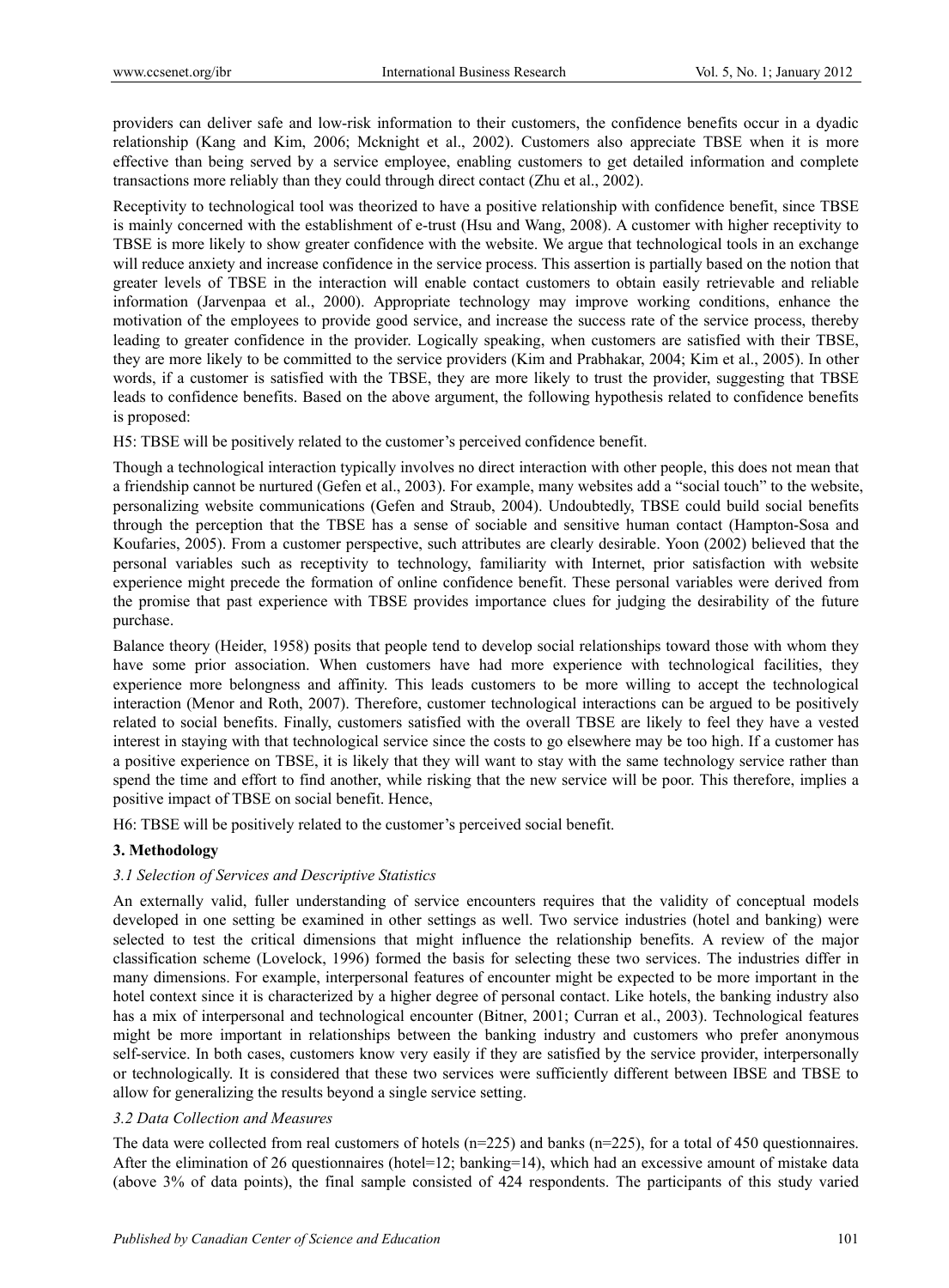adequately in terms of demographic variables. Most of the respondents were predominately 20 to 40 years of age (hotel: 72.1%; bank: 64.6%), with 43.2% of respondents male and 56.8% female. A questionnaire was developed on the basis of literature and qualitative interviews. The study commenced with a qualitative research phase. During this phase, 30 persons out of all who were contacted were asked to participate in in-depth interviews. The purpose of the interviews was to understand the underlying issues of provider/adviser-client encounters. The literature review, discussed in the background section, provided the basis for the items used to measure the constructs. Five-point Likert scales ranging from 1=strongly disagree to 5=strongly agree were used to measure the study constructs. The IBSE was measured by the modification of the courtesy, communication, and understanding of Parasuraman et al. (1985). Respondents were asked to rated the service provider's degree of involvement and interaction in the service process. For example, to measure the provider's communication, responds were asked to indicate their attitude concerning the personalized attention from the providers. Responses to the four items were summed to derive the overall composite IBSE score for the each subject.

TBSE was opersationalized by a 4-items measurement, which was recommended by Bitner et al. (2000) and Meuter et al. (2000). For instance, one measure was obtained by the following question "In service process, my needs would be fulfilled by the technological equipment such as Internet and ATM". To operationalize the relationship benefit, we used 11 items that sought to evaluate various relationship benefits, which was adapted from scales developed and validated by Gwinner et al. (1998), Hennig-Thurau et al. (2002), and Patterson and Smith (2001). Special treatment benefit and confidence benefit both included four items, respectively. The remaining three questions were related to social benefit.

#### *3.3 Measurement Model Evaluation*

We proposed a set of multiple item reflective scales to measure each construct. Face validity appears evident, and the conceptual definition match well with the item wordings. Additionally, a simple pretest was performed in which our research team matched items with the construct names. No one had difficulty matching items to constructs, providing further confidence the scales contain face validity. Furthermore, measure validation began with preliminary exploratory factor analysis and reliability analysis to purify the scales and ensure consistency of the items. In the exploratory analysis, evidence for the unidimensionality of each construct was based on the principal components analysis with varimax rotation. This revealed that the appropriate items loaded at least 0.7 on their respective hypothesized component, with a loading no larger than 0.5 on other components. In the confirmatory factor analysis (CFA), the reliability of scales was assessed using the composite reliability, and all exceeded 0.75. Table 1 contains the results of exploratory factor analysis and reliability analysis for IBSE, TBSE, and relationship benefits.

We tested convergent and discriminant validity of the scales with confirmatory factor analysis (CFA). We first assessed convergent validity by two reliability indexes for each construct based on the estimated measurement model. All t-values of the estimated factor loadings of the five theoretical constructs are significant  $(p<0.01)$ . All theoretical scales are above the recommended level of composite reliabilities (0.7) and extracted variance (0.5) (Fornell and Larcker, 1981). Convergent is satisfactory. Accordingly to the criteria recommended by Fornell and Larcker (1981), a CFA with the five dimensions as latent constructs confirms discriminant validity between the dimensions. In this case, goodness-of-fit statistics are  $333.82$ , degree of freedom (df) =142, average goodness-of-fit (AGFI) =0.869, root mean square error of approximation (RMSEA) =0.064. The nomological validity of constructs involved in the model can be observed in the correlations between constructs. More specifically, the directions of all relationships hypothesized in the model were supported. Strong evidence of nomological validity was demonstrated.

Insert Table 1 Here

#### **4. Results**

Means and standard deviations were computed for all variables in the model TBSE has a mean score of 3.18, which is slightly above the mid-point of 2.5. In contrast, IBSE has a mean score of 3.68 showing that customers reported a higher level of information to IBSE than to TBSE. Among the three constructs of relationship benefits, customers rate the confidence benefit as the most important (3.83) and give less weight to the other two constructs (2.23 for special treatment benefit and 3.2 for social benefit).

#### Insert Table 2 Here

To test the hypotheses, we used AMOS 6.0 to obtain maximum likelihood estimates of the standardized path coefficients. It can be concluded that the fit of this model is good:  $\chi^2 = 432.07$ , df=145, comparative fit index (CFI) =0.92, AGFI=0.839, RMSEA=0.078. All goodness of fit measures well exceed the recommended cut-off values, Furthermore, the values of the  $\chi^2$  / df is 2.979, which can be considered adequate.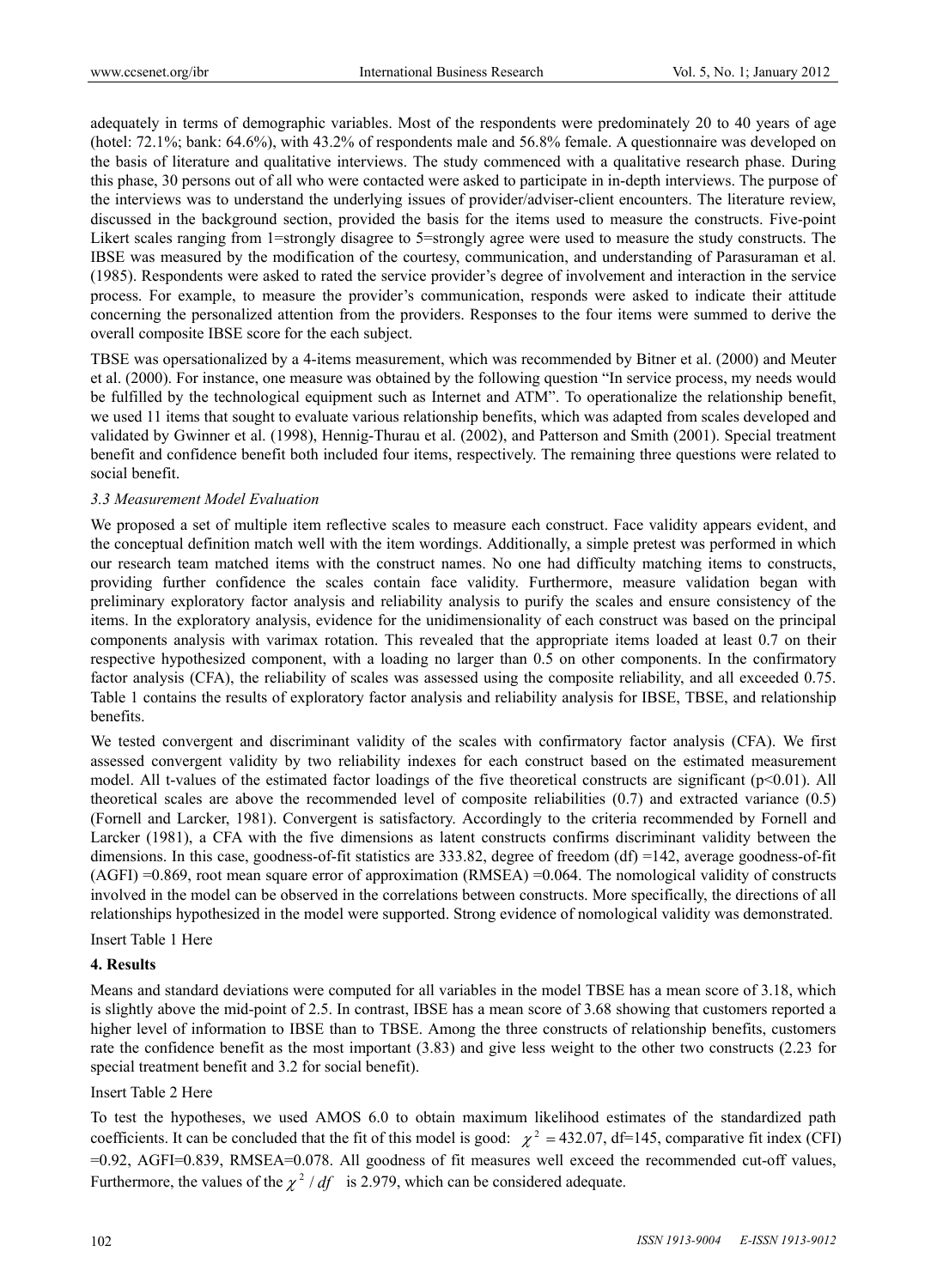With regard to the special treatment benefit, Hypotheses 1 and 4 state that IBSE ( $\beta$ =0.275, t =4.191, p<0.01) and TBSE ( $\beta$ =0.389, t=5.714, p<0.01) are positively related to customers' special treatment benefits. These two hypotheses are strongly supported by the data, indicating that IBSE and TBSE contribute to the way in which customers feel about the special treatment with their providers. Significant positive relationships were found between IBSE and confidence benefits (β=0.497, t=5.493, p<0.01). Hence, hypothesis 2 was supported, but TBSE has non-significant positive effect on confidence benefits ( $\beta$ =0.078, t=1.457, p>0.1). Thus, Hypothesis 5 was not supported. With greater IBSE in a service process, higher the confidence relationships will be nurtured by customer and provider. As expected, IBSE also has a positive effect on social benefit ( $\beta$ =0.793, t=6.553, p<0.01), hence, Hypothesis 3 is supported. Thus the customer and the provider find that they can establish and maintain a friendly atmosphere in this interpersonal communication. The intent of this interaction is to build shared values, and better understand what the two parties can do together.

We also find a non-significant positive relationship between TBSE and social benefits ( $\beta$ =0.107, t=1.759, p>0.05), Hypothesis 6 was not supported. Thus, when more technical equipment is used in service process, it may not be lead to more feeling of friendship and closeness between the relationship of customer and service provider. This finding deserves more attentions and discussions in following section.

#### **5. Discussion**

The contribution of this study is that it elucidates the interaction process between the service encounters and relationship benefits, and thus provides managerial implications of how providers can better create relationship benefit with customers.

## *5.1 Comparing the Impact of IBSE and TBSE on Special Treatment Benefit*

With respect to the specific treatment benefit, our results provide support for a positive relationship between IBSE and specific treatment benefit, and TBSE and specific treatment benefit. This finding suggests that the effect of TBSE on special treatment benefit is greater than the effect of IBSE. But the results do not completely show that the provider needs to focus on the TBSE while neglecting IBSE. The potential explanation for this finding might be that if the provider uses the technological standard process (e.g., ATMs), these TBSEs are adequate for routinely contact (Meuter et al., 2000). This finding is congruence with Li and Zhang (2005). Thus, these empirical results are good news for management since they suggest that upgrading technology leads to higher special treatment benefit in general situations and better efficiency in the service process (Bitner et al., 2000).

Another likely explanation for this is that individual customers do not appreciate being openly favored above others, which leads customers preferring TBSE to IBSE. If this is true, the important implication for providers is they should carefully treat customers in order to avoid bringing them into an embarrassing position through interpersonal interaction.

# *5.2 Comparing the Impact of IBSE and TBSE on Confidence Benefit*

With respect to confidence benefit, we find that IBSE has a positive impact on this relationship benefit. From a managerial viewpoint, the confidence benefits of customers can only be achieved if customers and employees trust each other. The interdependence of customers and employees can make customers are confident that the provider will continue to provide high-touch service. This interpersonal interaction must be in an IBSE since the IBSE always has an interpersonal emotional component. Providers who maintain good communication with their customers always attempt to reach beyond the economic aspect of their service to create feelings of trust and closeness.

The empirical findings also indicate the possible effect of TBSE on confidence benefit. According to the electronic commerce literature, technology can play an important role in nurturing dyadic trustworthiness and closeness (Kim and Prabhakar, 2004; Mcknight et al., 2002), but our empirical findings fail to confirm this expectation. Trust is known to be crucial in relationship marketing (Morgan and Hunt, 1994), and a way to reduce the perceived risk and uncertainty when dealing with technology. In interpersonal interactions, the physical presence of a service provider (e.g., customer-contact staff) inspires customer trust. Transacting with technological contact, however, involves a certain degree of risk and uncertainty because the behaviors of a service provider are less guaranteed in technology interactions than in personal contact (Hwang and Kim, 2007).

Another potential explanation is that the increasing growth of new technologies, the deliveries of services, the ability and willingness of customers to use these new technologies are considered as a technology anxiety, which is actually a common occurrence (Meuter et al., 2003). Technology anxiety leads customers to have reduced faith in the provider than with interpersonal interaction (Thatcher and Perrewe, 2002). Thus, the best strategy for managers is to make their customers feel more secure by reducing the use of technology where the customers are located. In other words, to foster close long-term relationships, managers need to understand their customers' state of mind about new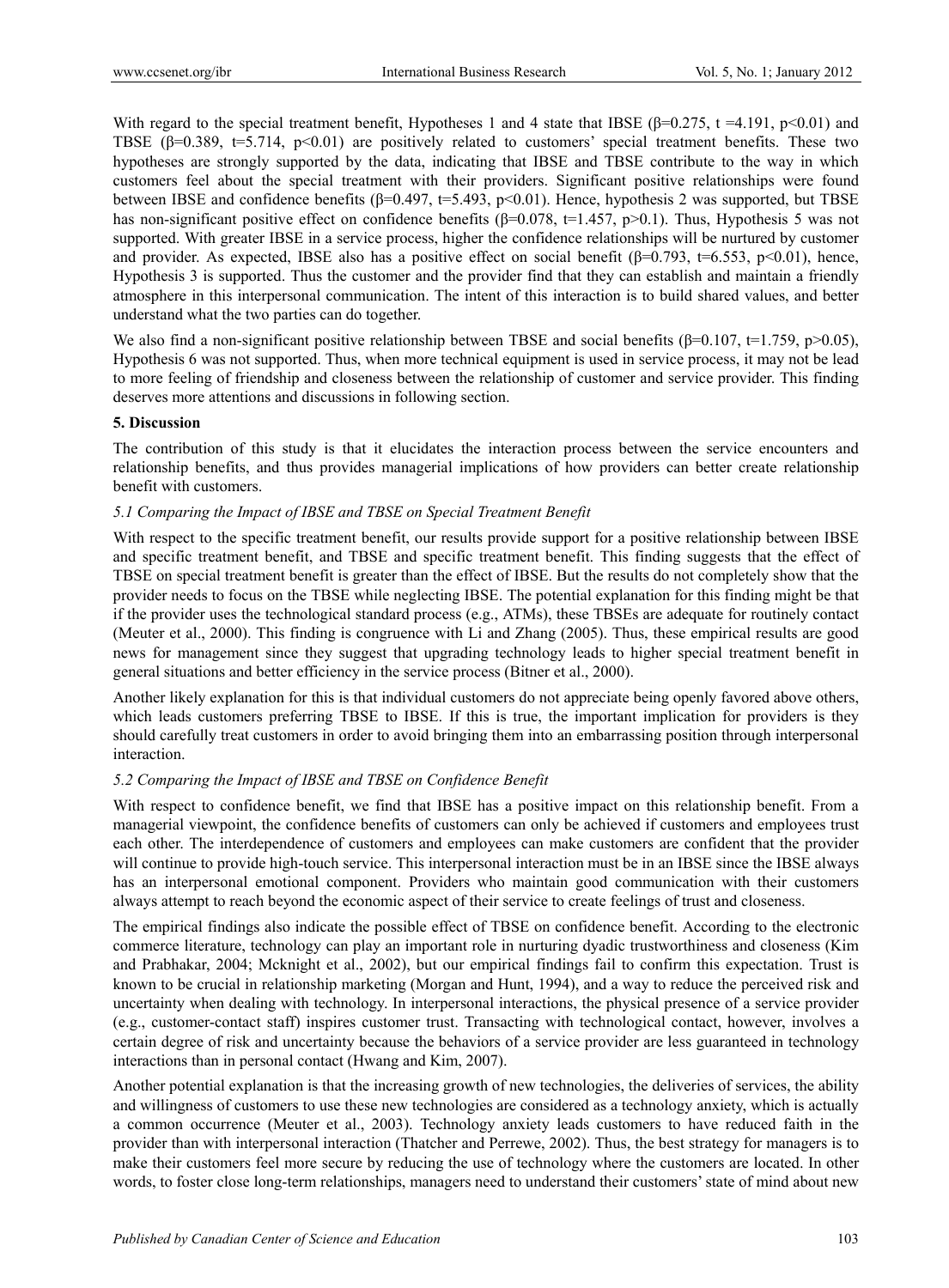#### technology.

This finding also supports the following important managerial implications. If the customers have only discrete encounters that occur over a short time period, the case of technology should dominate. In contrast, if the customer-provider relationship is a more continuous encounter, more interpersonal interaction should be involved to meet the need for personal affection. Because the technology interface is not appropriate for the non-routine and complex continuous contact, IBSE is necessary to cope with constantly changing customer needs.

### *5.3 Comparing the Impact of IBSE and TBSE on Social Benefit*

We find that the social benefit is relatively strongly determined by IBSE. This result demonstrates the impact of personal involvement on the customers' relationship maintained with a provider. Several studies have also stressed that findings of studies on interpersonal contacts can be transferred to social relationships (Shim and Eastlick, 1998). In other words, customers' inclination to engage in interpersonal interactions would be stronger when these interactions help to satisfy the need for social recognition.

Interestingly, we find a significant negative relationship between TBSE and social benefits. This finding is contrary to the literature, it requires special attention in service marketing research. One plausible explanation for this diversity connection is that high level of interaction properties inherent in social benefits may leave TBSE unable to deliver the value of service encounter. Because new techniques are added to the service process, the relationship of the customer and the provider is expanded and changed. As the relationship grows in scope, more functions are in immediate contact with customers such as bank tellers, service technicians, and contact center systems. These TBSEs maybe decrease the feeling of friendship and closeness of the buyer-seller relationship.

Our study is also valuable for management, since it differentiates IBSE and TBSE to develop a better understanding of why social benefit will be satisfied. In order to identify customers who have a preference for interpersonal interaction, the provider should carefully apply technical resources and avoid excessive use of technology. Furthermore, service provider pays more attention to the technology interaction and higher frequencies using the TBSE with customers, there is evidence that customers sometimes perceive the TBSE in a negative light. This finding is congruence with the past research (Curran et al., 2003). When customers are not comfortable with the TBSE, they may find it intimidating and may foresee service recovery trouble because they are not able to communicate with a staff member for help, ultimately resulting in the unexpected effect and an obvious risk of losing customers.

## **6. Conclusions**

The primary importance of this study is its support for interpersonal-based and technology-based service encounters in the interaction between customers and providers. This in turn depends on the attitudes of employees and how they interact with customers. TBSE focuses more on interactions with various technical service provisions. As a result, the relative importance of relationship benefit may vary between the two types of encounters. Thus, a comprehensive service encounter concept should be used as a strategic guideline because providers have to adjust the operations or administrative systems of the organization to satisfy various customers' needs. Providers sometimes also have to use technical offerings as well as get in contact with customers in person. More specifically, providers have already prepared a set of human and technical resources that affect which resources are going to be used. If all these interactions are considered complicated and unfriendly, the perception of relationship benefit will likely be low.

Overall, our study has shown that developing the relationship benefits is a highly integrated process. A good service encounter cannot occur without considering the interpersonal and technical aspects in the service process. In other words, the well planned introduction of an additional service offering or new technical equipment may become a powerful source of competitive advantage.

Some limitations of the present study and direction for future research should be mentioned. One limitation is that we distributed the questionnaires with only a fraction of the surveys in the banking and restaurant settings. Clearly more research is needed to broaden the database for further generalizations. Replications to validate the conceptual model proposed should consider other service sectors (e.g., automobile repair, airline and department store) and service domains (e.g., an experienced and novice customes) (Johnson and Mathews, 1997). Research along this line could lead to a contingency framework by showing the correlation between service encounters and relationship benefits.

In addition, due to the dynamic nature of relationships, interactions between customers and contact employees or technological tools are seldom static and are likely to change over time. This is because the participants in the interactions may react differently, depending on the different phases in the relationship development. Thus, future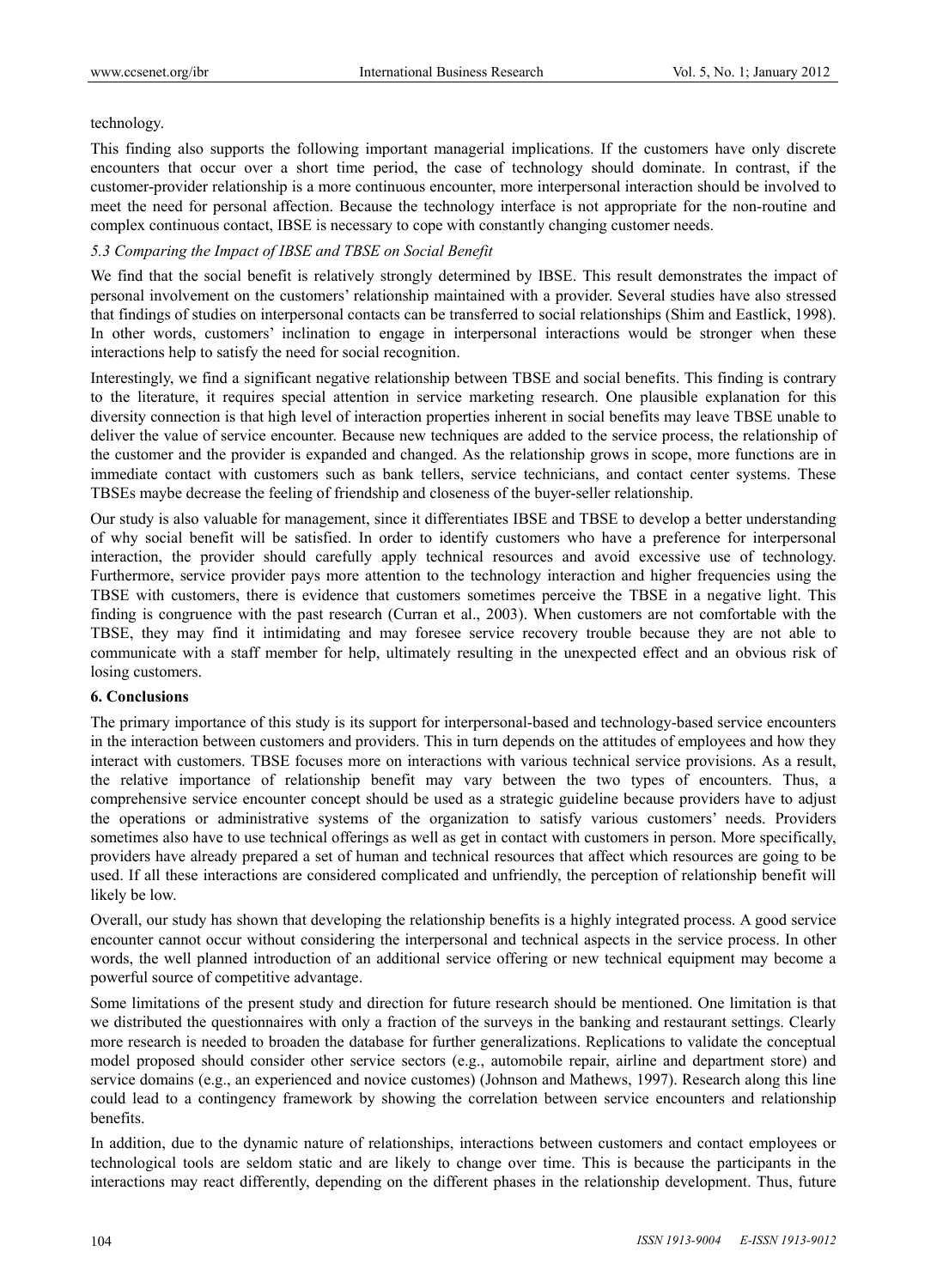research should consider the need for longitudinal research, since longitudinal research designs may be needed to explore how relationship benefits change over time, as customers proceed through various phases of relationship development.

It would be a logical next step to investigate the moderating effects of relationship proneness, technology anxiety, and technology proneness on IBSE. Our understanding of the service delivery process would undoubtedly be enriched with further study of this complicated interactive influence.

#### **References**

Bauer, H. H., Falk, T., & Hammerschmidt, M. (2006). eTransQual: A Transaction Process-Based Approach for Capturing Service Quality in Online Shopping. *Journal of Business Research*, 59(1), 866-875. http://dx.doi.org/10.1016/j.jbusres.2006.01.021

Beatson, A., Lee, N., & Coote, L. (2007). Self-Service Technology and the Service Encounter, *Service Industries Journal*, 27(1), 70-89. http://dx.doi.org/10.1080/02642060601038700

Beatty, S. E., Mayer, M., Coleman, J. E., Ellis-Reynolds, K., & Lee, J. (1996). Customer-Sales Associate Retail Relationships. *Journal of Retailin,* 72(3), 223-247. http://dx.doi.org/10.1016/S0022-4359(96)90028-7

Bendapudi, N., & Berry, L. L. (1997). Customers' Motivations for Maintaining Relationships with Service Provider. *Journal of Retailing*, 73(1), 15-37. http://dx.doi.org/10.1016/S0022-4359(97)90013-0

Bettencourt, L. A., & Gwinner, K. P. (1996). Customization of the Service Experience: The Role of the Frontline Employee. *International Journal of Service Industry Management*, 7(2), 3-13. http://dx.doi.org/10.1108/09564239610113442

Bitner, M. J., Brown, S. W., & Meuter, M. L. (2000). Technology Infusion in Service Encounters. *Journal of the Academy of Marketing Science*, 28(1), 138-149. http://dx.doi.org/10.1177/0092070300281013

Bitner, M. J. (2001). Services and Technology: Opportunities and Paradoxes. *Managing Service Quality*, 11(6), 375-370. http://dx.doi.org/10.1108/09604520110410584

Bruhn, M. (2003). *Relationship Marketing: Management of Customer Relationship*, New York: Prentice Hall.

Cowley, E., Farell, C., & Edwardson, M. (2005). The Role of Affective Expectations in Memory for a Service Encounter. *Journal of Business Research*, 58(10), 1419-1425. http://dx.doi.org/10.1016/j.jbusres.2003.10.011

Curran, J. M., Meuter, M. L., & Suprenant, C. F. (2003). Intentions to Use Self-Service Technologies: A Confluence of Multiple Attitudes. *Journal of Service Researc,* 5(3), 209-224. http://dx.doi.org/10.1177/1094670502238916

Dolen, W., Ruyter, K., & Lemmink, J. (2004). An Empirical Assessment of the Influence of Customer Emotions and Contact Employee Performance on Encounter and Relationship Satisfaction. *Journal of Business Research*, 57(4), 437-444. http://dx.doi.org/10.1016/S0148-2963(02)00277-1

Fang, S. R., & Hsu, C. P. (2005). The Impacts of Technology-Based and Interpersonal-Based Service Encounter on Relationship Benefits. *Management Review*, 24(2), 53-76.

Fornell, C., & Larcker, D. J. (1981). Evaluating Structual Equation Models with Unobservable Variables and Measurement Error. *Journal of Marketing Research*, 18(1), 39-50. http://dx.doi.org/10.2307/3151312

Gefen, D., Karahanna, E., & Straub, D. W. (2003). Trust and TAM in Online Shopping: An Integrated Model. *MIS Quarterly*, 27(1), 51-90. http://dx.doi.org/10.2307/30036519

Gefen, D. & Straub, D.W. (2004). Consumer Trust in B2C E-Commerce and the Importance of Social Presence: Experiments in E-Products and E-Services. *Omeg,* 32(6), 407-424. http://dx.doi.org/10.1016/j.omega.2004.01.006

Goodwin, C. (1997). Communality as a Dimension of Service Relationships. *Journal of Consumer Psychology*, 5(4), 387-415. http://dx.doi.org/10.1207/s15327663jcp0504\_04

Gremler, D. D., & Gwinner, K. P. (2000). Customer-Employee Rapport in Service Relationships. *Journal of Service Research*, 3(1), 82-104. http://dx.doi.org/10.1177/109467050031006

Grönroos, C. (2007). *Service Management and Marketing: A Customer Relationship Management Approach*. New York: John Wiley and Sons.

Gwinner, K. P., Gremler, D. D., & Bitner, M. J. (1998). Relational Benefits in Services Industries: The Customer's Perspective. *Journal of the Academy of Marketing Science*, 26(2), 101-114. http://dx.doi.org/10.1177/0092070398262002

Hampton-Sosa, W., & Koufaris, M. (2005). The Effect of Web Site Perceptions on Initial Trust in the Owner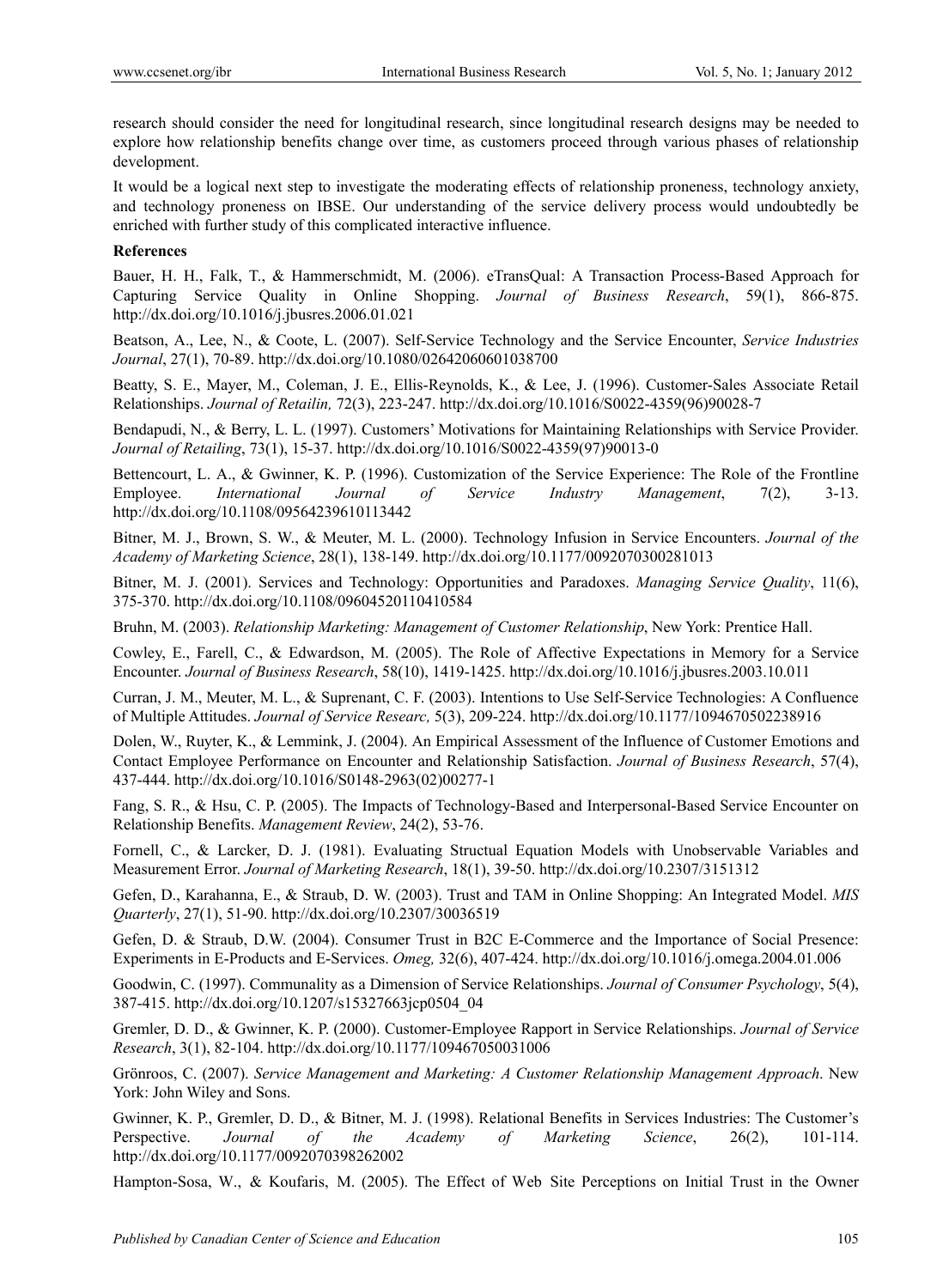Company. *International Journal of Electronic Commerce*, 10(1), 55-81.

Heffernan, T. (2004). Trust Formation in Cross-Cultural Business-to-Business Relationships. *Qualitative Market Research*, 7(2), 114-125. http://dx.doi.org/10.1108/13522750410530020

Heider, F. (1958). *The Psychology of Interpersonal Relations*. New York: John Wiley and Sons.

Hennig-Thurau, T., Gwinner, P., & Gremler, D. (2002). Understanding Relationship Marketing Outcomes: An Integration of Relational Benefits and Relationship Quality. *Journal of Service Research*, 4(3), 230-247. http://dx.doi.org/10.1177/1094670502004003006

Hogg, G., Laing, A., & Winkelman, D. (2003). The Professional Service Encounter in the Age of the Internet: An Exploratory Study. *Journal of Services Marketing*, 17(4-5), 476-49. http://dx.doi.org/10.1108/08876040310486276

Homans, G. (1950). *The Human Group*. New York: Harcourt.

Hsu, L. C., & Wang, C. H. (2008). A Study of E-Trust in Online Auction. *Journal of Electronic Commerce Researc,* 9(4), 310-321. [Online] Available: http://www.csulb.edu/web/journals/jecr/issues/20084/index.pdf.

Hwang, Y., & Kim, D. J. (2007). Customer Self-Service Systems: The Effects of Perceived Web Quality with Service Contents on Enjoyment, Anxiety, and E-Trust. *Decision Support System,* 43(3), 746-760. http://dx.doi.org/10.1016/j.dss.2006.12.008

Janda, S., Trochia, P., & Gwinner, K. (2002). Consumer Perceptions of Internet Retail Service Quality. *International Journal of Service Industry Managemen,* 13(5), 412-431. http://dx.doi.org/10.1108/09564230210447913

Jarvenpaa, S., Tractinsky, N., & Vitale, M. (2000). Consumer Trust in an Internet Store. *Information Technology and Management*, 1(1-2), 45-71. http://dx.doi.org/10.1023/A:1019104520776

Jayawardhena, C., Souchon, L. A., Farrell, M. A., & Ganville, K. (2007). Outcomes of Service Encounter Quality in a Business-to-Business Context. *Industrial Marketing Managemen*, 36(5), 575-588. http://dx.doi.org/10.1016/j.indmarman.2006.02.012

Johnson, C., & Mathews, B. P. (1997). The Influence of Experience on Service Expectations. *International Journal of Service Industry Management*, 8(4), 290-305. http://dx.doi.org/10.1108/09564239710174381

Keillor, B. D., Hult, G. T., & Kandemir, D. (2004). A Study of the Service Encounter in Eight Countries. *Journal of International Marketing*, 12(1), 9-25. http://dx.doi.org/10.1509/jimk.12.1.9.25649

Kang, Y., & Kim, Y. (2006). Do Visitors' Interest Level and Perceived Quality of Web Page Content Matter in Shaping the Attitude Toward a Web Site? *Decision Support System*, 42(2), 1187-1202. http://dx.doi.org/10.1016/j.dss.2005.10.004

Kim, K., & Prabhakar, K. (2004). Initial Trust and the Adoption of B2C E-Commerce: The Case of Internet Banking. *Data Base for Advances in Information System*, 35(2), 55-64. http://dx.doi.org/10.1145/1007965.1007970.

Kim, D., Song, Y., Braynov, S., & Rao, H. R. (2005). A Multidimensional Trust Formation Model in B-to-C E-Commerce: A Conceptual Framework and Content Analyses of Academia/Practitioner Perspectives. *Decision Support System*, 40(2), 143-165. http://dx.doi.org/10.1016/j.dss.2004.01.006

Li, N., & Zhang, P. (2005). Customer Online Shopping Behavior In J. Fjermestad & N. Romano (Eds.). *Customer Relationship Management*. New York: M.E. Sharpe, Armonk.

Lin, W. B. (2007) The Exploration of Customer Satisfaction Model from a Comprehensive Perspective. *Expert Systems with Applications*, 33(1), 110-121. http://dx.doi.org/10.1016/j.eswa.2006.04.021

Lovelock, C. H. (1996). *Service Marketing*. New Jersey: Prentice-Hall.

Lovelock, C. H., Wirtz, J., & Chew, P. (2009). *Essentials of Services Marketing*. Singapore: Prentice-Hall.

Massad, N., Heckman, R., & Crowston, K. (2006). Customer Satisfaction with Electronic Service Encounter. *International Journal of Electronic Commerce*, 10(4), 73-104. http://dx.doi.org/10.2753/JEC1086-4415100403

Magnus, S., & Rosengren, S. (2010). The Happy Versus Unhappy Service Worker in the Service Encounter: Assessing the Impact on Customer Satisfaction. *Journal of Retailing and Consumer Services*, 17(2), 161–169. http://dx.doi.org/10.1016/j.jretconser.2010.01.001

Mcknight, D., Choiudhury, V., & Kacmar, C. (2002). Developing and Validating Trust Measures for E-Commerce: An Integrative Typology. *Information Systems Research*, 13(3), 334-359. http://dx.doi.org/10.1287/isre.13.3.334.81

Menor, L. J., & Roth, A. V. (2007). New Service Development Competence in Retail Banking: Construct Development and Measurement Validation. *Journal of Operations Management*, 25(4), 825-846.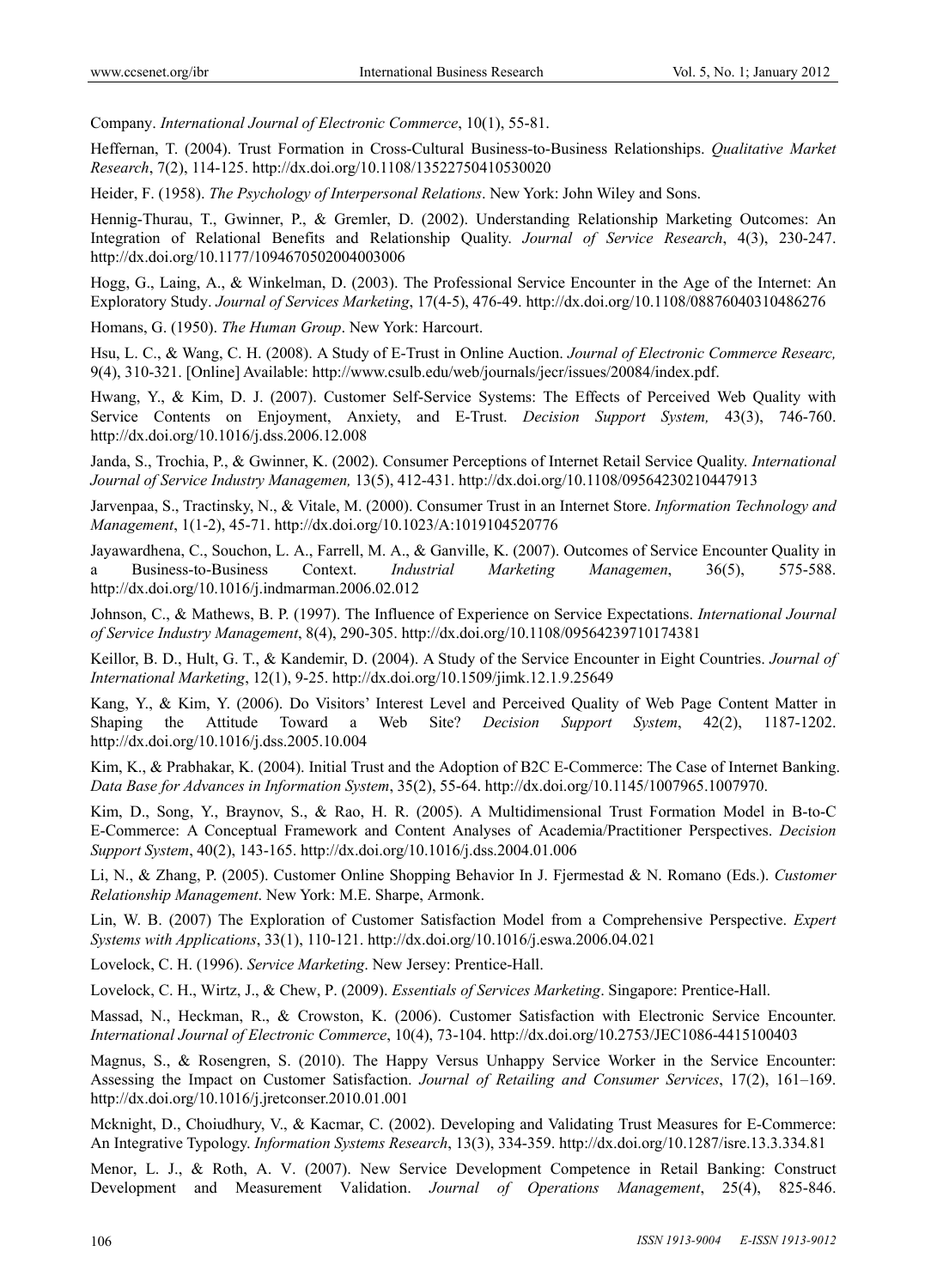http://dx.doi.org/10.1016/j.jom.2006.07.004

Meuterm, M. L., Ostrom, A. L., Roundtree, R. I., & Bitner, M. J. (2000). Self-Service Technologies: Understanding Customer Satisfaction with Technology-Based Service Encounters. *Journal of Marketing* 64(3), 50-64. http://dx.doi.org/10.1509/jmkg.64.3.50.18024

Meuter, M. L., Ostrom, A. L., Bitner, M. J., & Roundtree, R. (2003). The Influence of Technology Anxiety on Consumer Use and Experiences with Self-Service Technologies. *Journal of Business Research*, 56(11), 899-906. http://dx.doi.org/10.1016/S0148-2963(01)00276-4

Meuter, M. L., Bitner, M. J., Ostrom, A. L., & Brown, S. W. (2005). Choosing Among Alternative. Service Delivery Modes: An Investigation of Customer Trial of Self- Service Technologies. *Journal of Marketing*, 69(2), 61-83. http://dx.doi.org/10.1509/jmkg.69.2.61.60759.

Morgan, R. M., & Hunt, S. D. (1994). The Commitment-Trust of Relationship Marketing. *Journal of Marketing*, 58(3), 20-38. http://dx.doi.org/10.2307/1252308

Namasivayam, K. & Hinkin, T. R. (2003). The Customer's Role in the Service Encounter: The Effects of Control and Fairness. *Cornell Hotel and Restaurant Administrative Quarterly*, 44(3), 26-34. http://dx.doi.org/10.1016/S0010-8804(03)90267-9

Noone, M. B., Kimes, E. S., Mattila, S. A., & Wirtz, J. (2009). Perceived Service Encounter Pace and Customer Satisfaction: An Empirical Study of Restaurant Experience. *Journal of Service Management*, 20(4), 380-403. http://dx.doi.org/10.1108/09564230910978494

Parasuraman, A., Zeithaml, V. A., & Berry, L. L. (1985). A Conceptual Model of Service Quality and its Implications for Future Research. *Journal of Marketing*, 49(4), 41-50. http://dx.doi.org/10.2307/1251430

Patricio, L., Fish, R., & Cunha, J. (2003). Improving Satisfaction with Bank Service Offerings: Measuring the Contribution of each Delivery Channel. *Managing Service Quality*, 13(6), 471-482. http://dx.doi.org/10.1108/09604520310506531

Patterson, P. G.., & Smith, T. (2001). Relationship Benefits in Service Industries: A Replication in a Southeast Asian Context. *Journal of Service Marketing*, 16(6), 425-443. http://dx.doi.org/10.1108/EUM0000000006098

Price, L. L., & Arnould, E. J. (1999). Commercial Friendships: Service Provider-Client Relationships in Context. *Journal of Marketing*, 63(4), 38-56. http://dx.doi.org/10.2307/1251973

Raajpoot, N. (2004). Reconceptualizing Service Encounter Quality in a Nonwestern Context. *Journal of Service Research,* 7(2), 181-201. http://dx.doi.org/10.1177/1094670504268450

Reynolds, K. E., & Beatty, S. E. (1999). Customer Benefits and Company Consequences of Customer-Salesperson Relationship in Retailing. *Journal of Retailing*, 75(1), 11-32. http://dx.doi.org/10.1016/S0022-4359(99)80002-5

Riley, M. (2007). Role Interpretation during Service Encounters: A Critical Review of Modern Approaches to Service Quality Management. *Hospitality Management*, 26(2), 409-420. http://dx.doi.org/10.1016/j.ijhm.2006.03.005

Shim, S., & Eastlick, M. A. (1998). The Hierarchical Influence of Personal Values on Mall Shopping Attitude and Behavior. *Journal of Retailin*, 74(1), 139-160. http://dx.doi.org/10.1016/S0022-4359(99)80091-8

Singh, R., & Tor, X. L. (2008). The Relative Effects of Competence and Likableness on Interpersonal Attraction, *Journal of Social Psychology*, 148(2), 253-255. http://dx.doi.org/10.3200/SOCP.148.2.253-256

Simon, F., & Usunier, J. C. (2007). Cognitive, Demographic, and Situational Determinants of Service Customer Preference for Personnel-in-Contact over Self-Service Technology. *International Journal of Research in Marketing*, 24(2), 163-173. http://dx.doi.org/10.1016/j.ijresmar.2006.11.004

Sujan, H., Sujan, M., & Bettman, J. R. (1998). Knowledge Structure Differences between More Effective and Less Effective Salespeople. *Journal of Marketing Research*, 25, 81-86. http://dx.doi.org/10.2307/3172927

Suprenant, C. F., & Solomon, M. R. (1987). Predictability and Personalization in the Service Encounter. *Journal of Marketing*, 51(2), 86-96. http://dx.doi.org/10.2307/1251131

Sweeney, J. C., & Webb, D. (2002). Relationship Benefits: An Exploration of Buyer-Supplier Dyads. *Journal of Relationship Marketing*, 1(2), 77-91. http://dx.doi.org/10.1300/J366v01n02\_05

Thatcher, J. B., & Perrewe, P. L. (2000). An Empirical Examination of Individual Trusts as Antecedents to Computer Anxiety and Computer Self-Efficacy. *MIS Quarterly*, 26(4), 381-396. http://dx.doi.org/10.2307/4132314.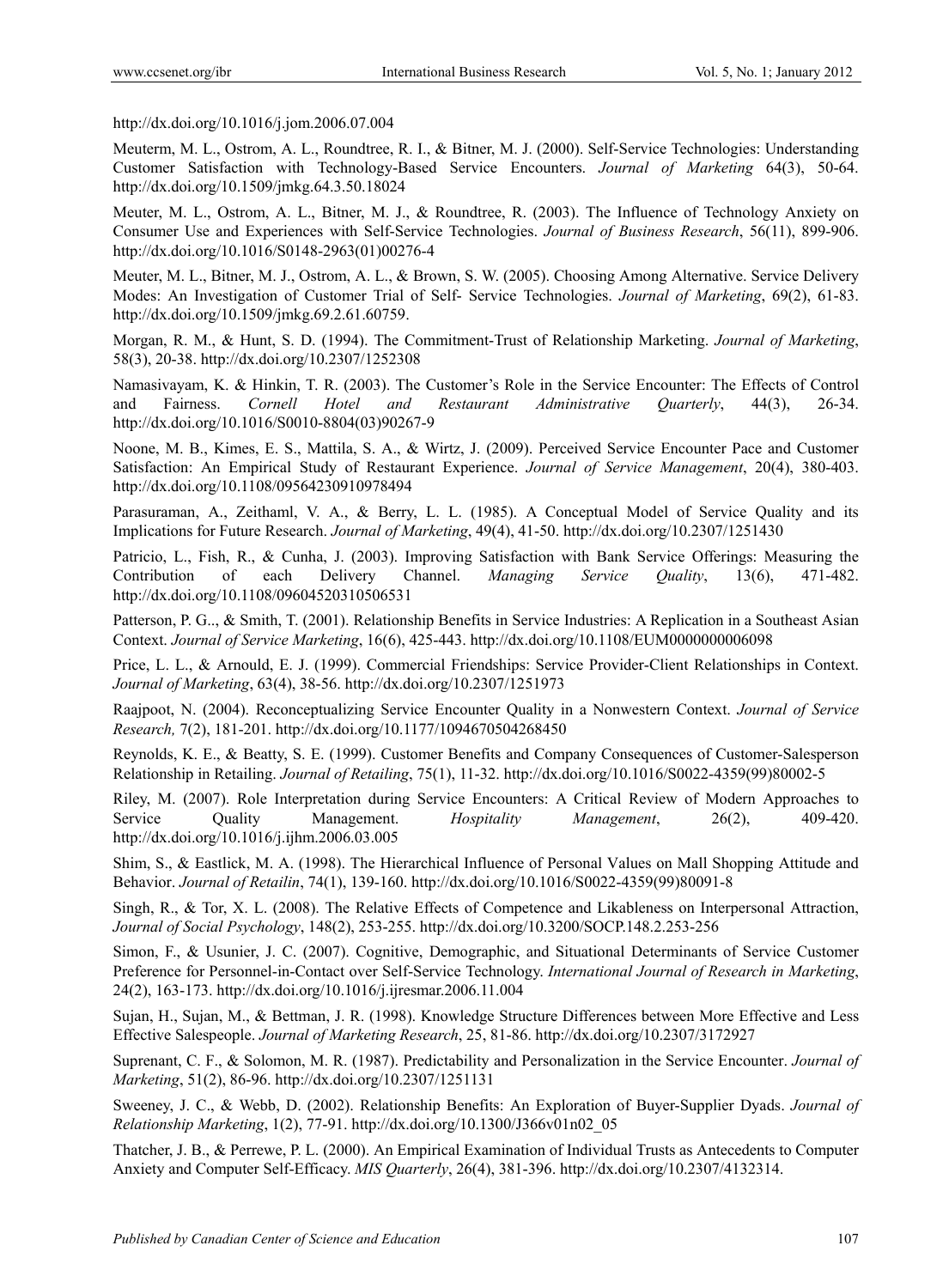Walker, R. H., Margaret, C. L., Robert, H., & Heather, F. (2002). Technology-Enabled Service Delivery: An Investigation of Reasons Affecting Customer Adoption and Rejection. *International Journal of Service Industry Management*, 13(1), 91-106. http://dx.doi.org/10.1108/09564230210421173

Wang, C. H., Hsu, L. C., & Fang, S. R. (2009). Constructing a Relationship-Based Brand Equity Model. *Service Business*, 3(3), 275-292. http://dx.doi.org/10.1007/s11628-008-0062-2

Yoon, S. J. (2002). The Antecedents and Consequences of Trust in Online Purchase Decisions. *Journal of Interactive Marketing*, 16(2), 47-63. http://dx.doi.org/10.1002/dir.10008

Zhu, F. X., Wymer, W., & Chen, I. (2002). IT-Based Services and Service Quality in Consumer Banking. *International Journal of Service Industry Management*, 13(1), 69-90. http://dx.doi.org/10.1108/09564230210421164

| Constructs               | Variables                          | Eigenvalue | Extracted variance | Cronbach's alpha |
|--------------------------|------------------------------------|------------|--------------------|------------------|
| <b>IBSE</b>              | The level of interpersonal contact | 2.314      | 0.57851            | 0.7482           |
| <b>TBSE</b>              | The level of technology contact    | 2.667      | 0.66665            | 0.8283           |
|                          | Special treatment benefit          | 2.013      | 0.77818            | 0.7586           |
| Relationship<br>benefits | Confidence benefit                 | 3.259      | 0.5863             | 0.9261           |
|                          | Social benefit                     | 2.492      | 0.57509            | 0.8933           |

Table 1. The reliability and construct validity of the constructs

Table 2. Descriptive statistics and correlation matrix for the theoretical constructs

|                                        | Min  | Max  | Mean | S.D. |       | 2     | 3     | 4     | 5 |
|----------------------------------------|------|------|------|------|-------|-------|-------|-------|---|
| 1. IBSE $(4 \text{ items})$            | 1.39 | 4.85 | 3.68 | 0.47 |       |       |       |       |   |
| 2. TBSE (4 items)                      | 2.11 | 4.34 | 3.18 | 0.39 | 0.538 |       |       |       |   |
| 3. Special treatment benefit (4 items) | 1.08 | 4.28 | 2.23 | 0.53 | 0.369 | 0.393 |       |       |   |
| 4. Confidence benefit (4 items)        | 1.12 | 4.39 | 3.83 | 0.26 | 0.424 | 0.598 | 0.488 |       |   |
| 5. Social benefit (3 items)            | 1.25 | 5.00 | 3.29 | 0.67 | 0.721 | 0.655 | 0.583 | 0.516 |   |

\*The first four columns are descriptive statistics of each construct.

\*All others are correlation coefficients in which are significant at the 0.01 level (2-tailed).